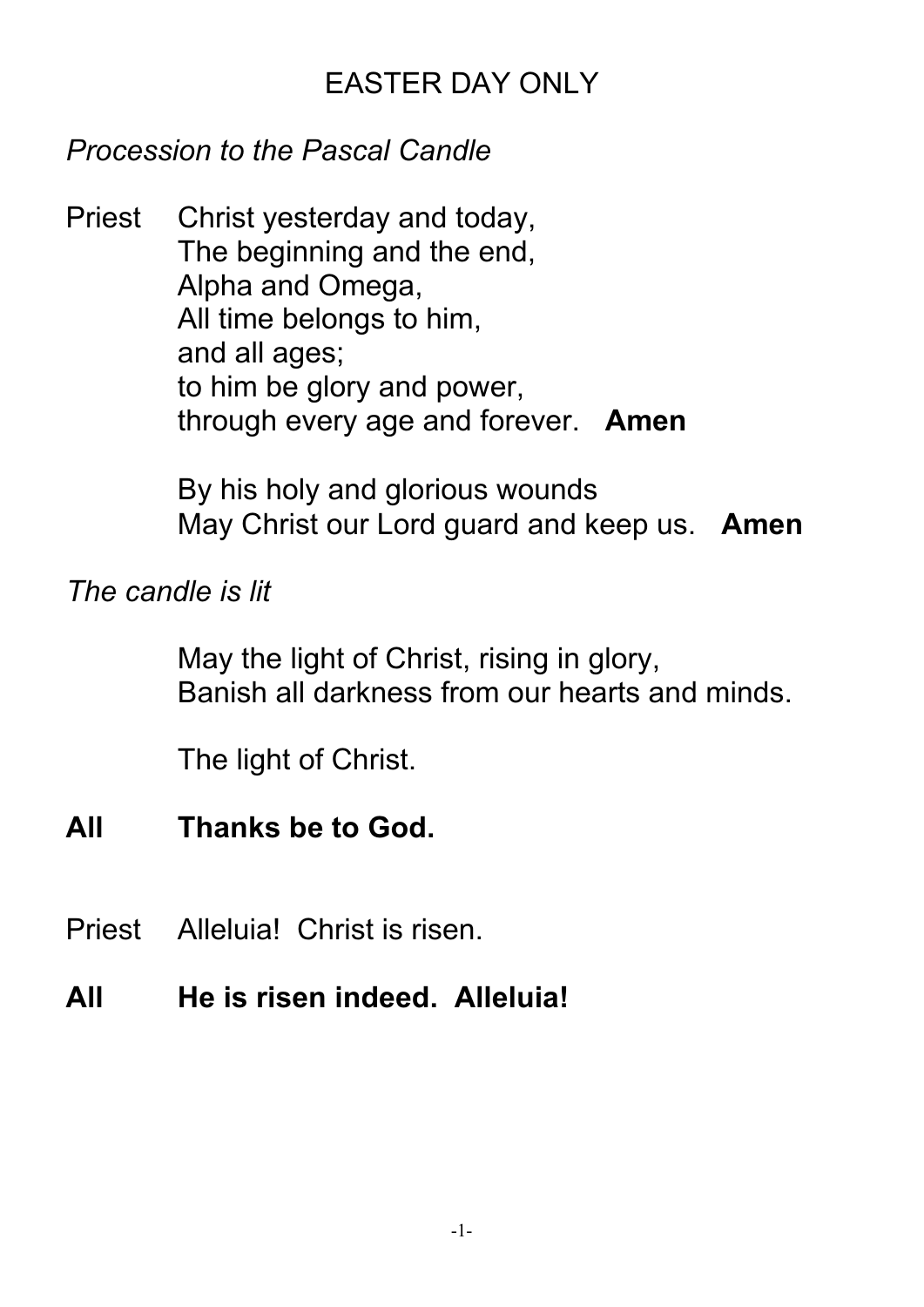## OTHER SUNDAYS IN EASTER START HERE

## **HYMN**

## *The peace*

Priest In the name of the Father, and of the Son, and of the Holy Spirit. **Amen.**

> May the joy of Easter fill your hearts. May the glory of Easter shine in your lives. May the peace of Easter reign in your homes. The Peace of the Lord be always with you.

## **All And with thy spirit.**

Priest Let us offer one another the sign of peace.

**All Almighty God, unto whom all hearts are open, all desires known, and from whom no secrets are hid: cleanse the thoughts of our hearts by the inspiration of thy Holy Spirit, that we may perfectly love thee, and worthily magnify thy holy name; through Christ our Lord. Amen.**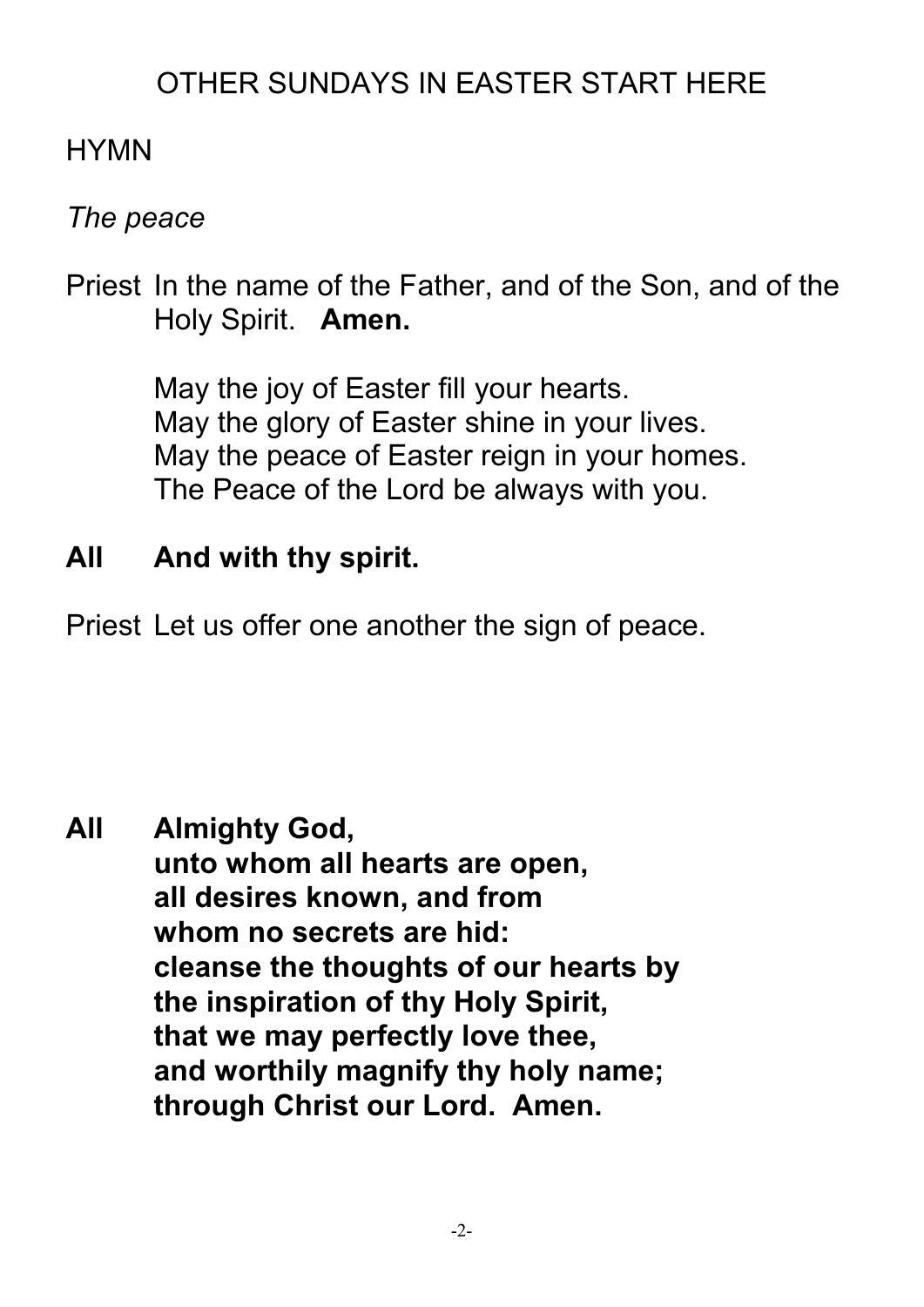- Priest Christ our Passover Lamb has been offered for us. Let us then rejoice by putting away all malice and evil and confessing our sins with a true and sincere heart.
- **All Most merciful God, Father of our Lord Jesus Christ, we confess that we have sinned in thought word and deed through negligence, through weakness, through our own deliberate fault. We are heartily sorry, and repent of all our sins.**

**In your mercy forgive what we have been, help us to amend what we are, and direct what we shall be; that we may do justly, love mercy, and walk humbly with you, our God. Amen.**

Priest Almighty God,

who forgives all who truly repent, enrich you with his grace, and nourish you with his blessing, the Lord defend you in trouble and keep you from all evil,

The Lord accept your prayers and absolve your offences. **Amen.**

THE GLORIA

**Glory be to God on high, and in earth peace, goodwill towards men**. **We praise thee, we bless thee, we worship thee, we glorify thee,**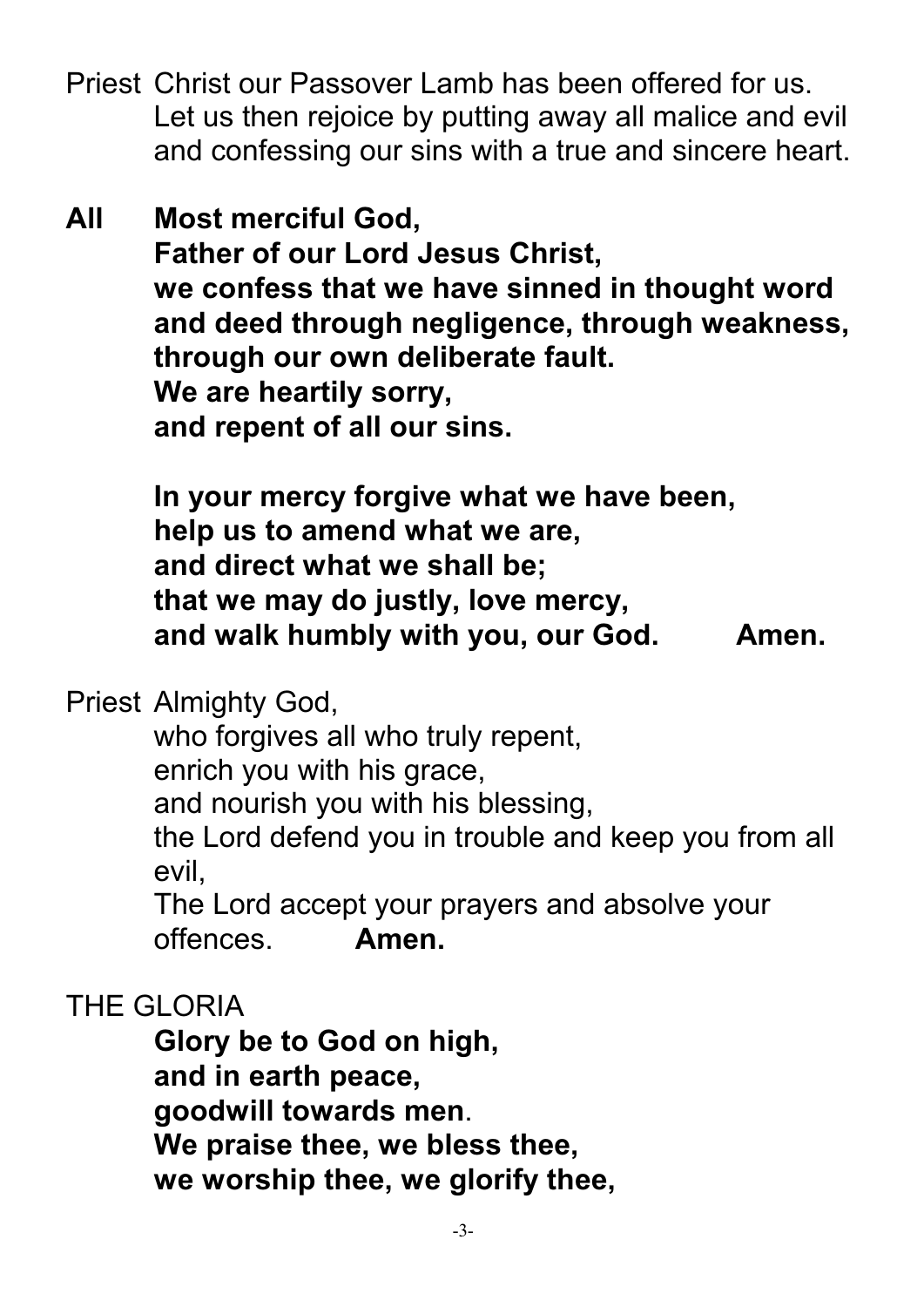**we give thanks to thee for thy great glory, O Lord God heavenly King, God the Father almighty.**

**O Lord, the only begotten Son, Jesus Christ O Lord God, Lamb of God, Son of the Father**, **that takest away the sins of the world: have mercy upon us; thou that takest away the sins of the world, receive our prayer.**

**Thou that sittest at the right hand of God the Father, Have mercy upon us.**

**For thou only art holy; thou only art the Lord; thou only, O Christ, with the Holy Ghost, art the Most High, in the glory of God the Father. Amen**

Priest Let us pray

*The Collect.*

Lord of all life and power, who through the mighty resurrection of your Son, overcame the old order of sin and death; to make all things new to him: grant that we, being dead to sin and alive to you in Jesus Christ, may reign with him in glory, to whom with you and the Holy Spirit be praise and honour, glory and might, now and in all eternity.

**All Amen.**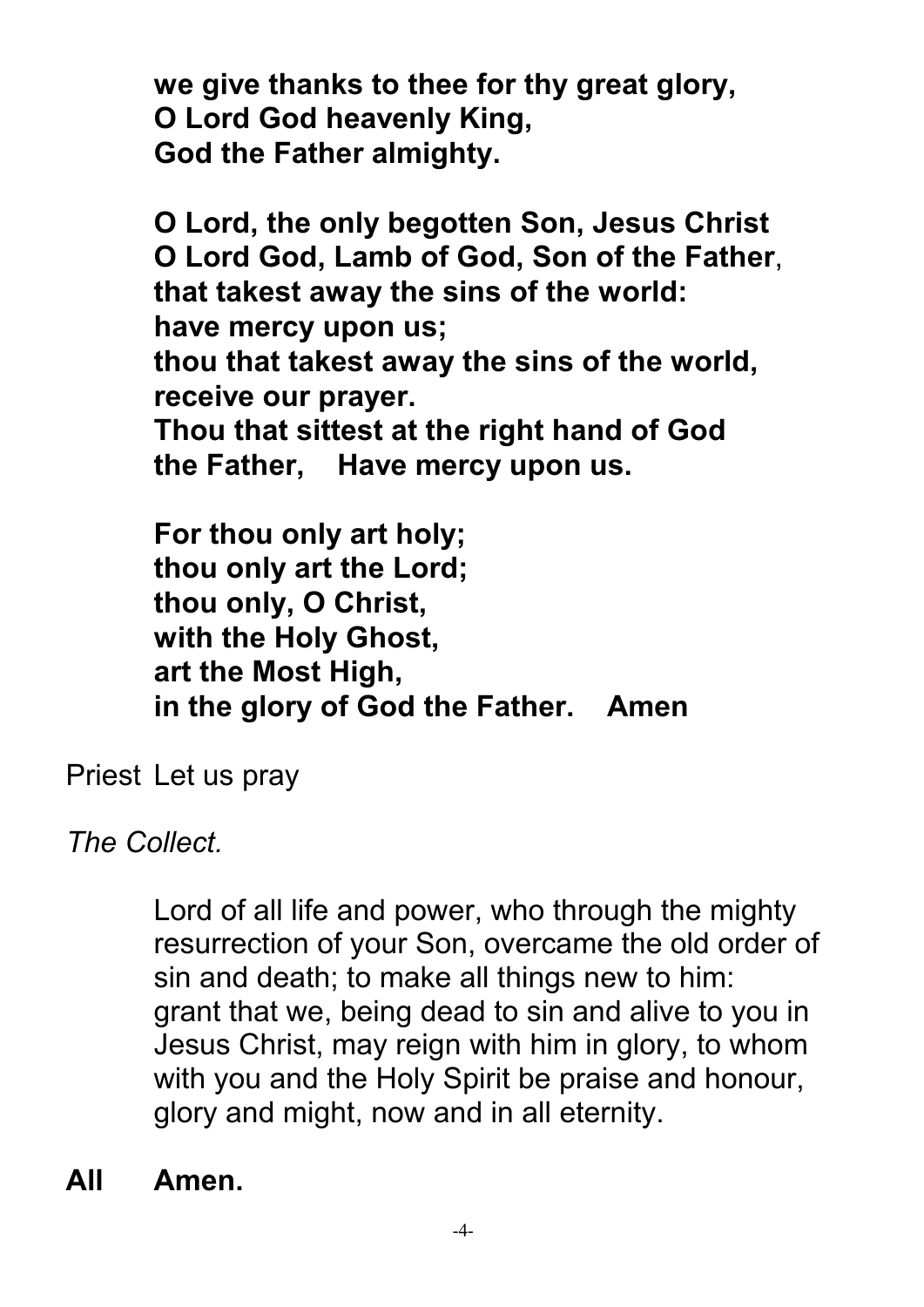## BIBLE READINGS

After each reading:

Reader This is the Word of the Lord.

## **All Thanks be to God.**

**HYMN** 

THE GOSPEL

### Priest Alleluia! Alleluia! I am the first and the last, says the Lord, and the living one; I was dead, and behold I am alive for evermore.

**All Alleluia! Alleluia!**

Priest The Lord be with you.

## **All And with thy Spirit.**

Priest Hear the Gospel of our Lord Jesus Christ according to ............

# **All Glory be to thee, O Lord.**

After the Gospel reading

Priest This is the Gospel of the Lord. Alleluia!

# **All Praise be to thee, O Christ. Alleluia!**

*The sermon*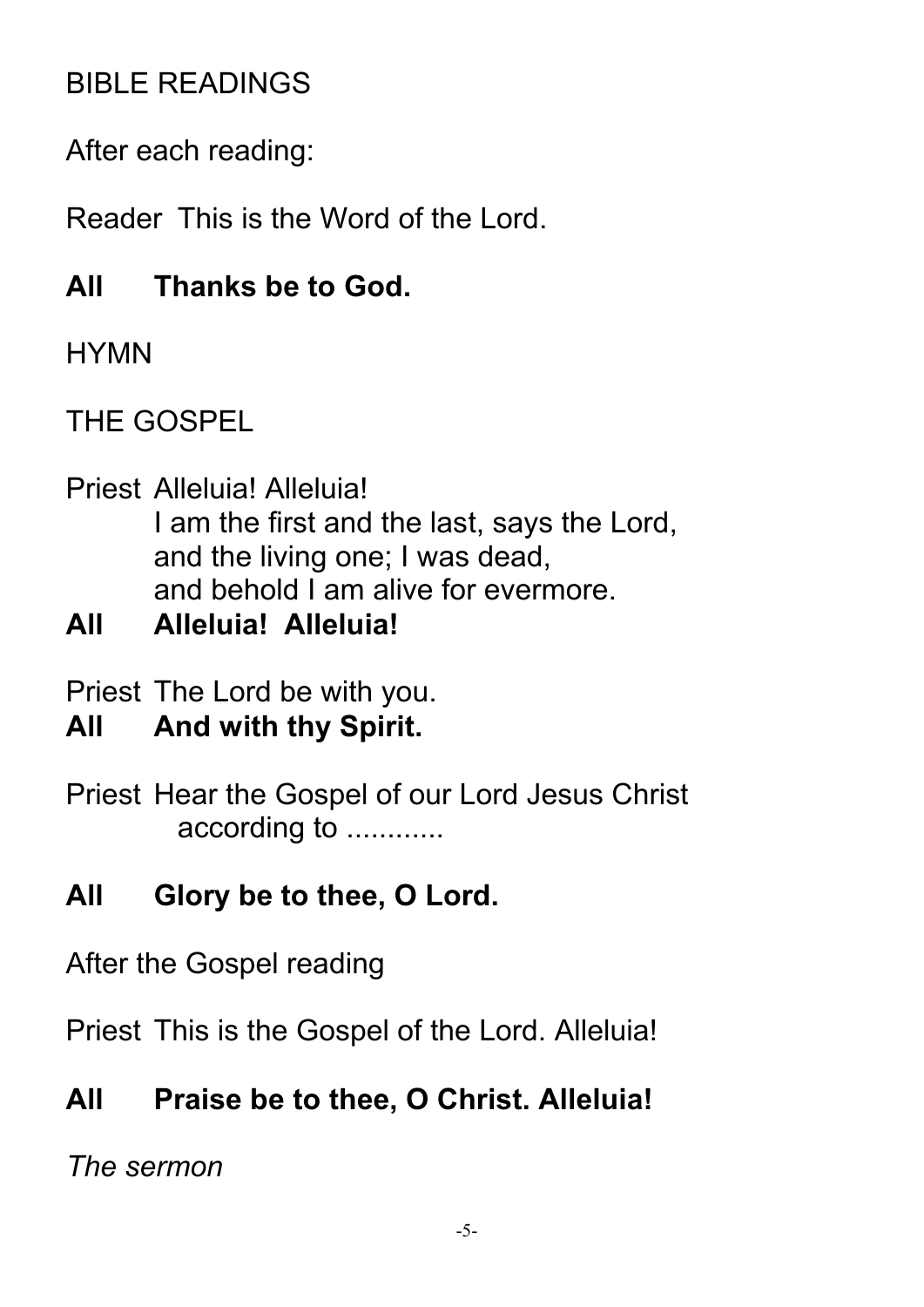#### *The creed*

**I believe in one God the Father almighty, maker of heaven and earth, and of all things visible and invisible.**

**And in one Lord Jesus Christ, the only-begotten Son of God, begotten of his Father before all worlds, God of God, Light of Light, very God of very God, begotten not made, being of one substance with the Father, by whom all things were made; who for us men and for our salvation came down from heaven, and was incarnate by the Holy Ghost of the Virgin Mary, and was made man, and was crucified also for us under Pontius Pilate. He suffered and was buried, and the third day he rose again according to the Scriptures, and ascended into heaven, and sitteth on the right hand of the Father. And he shall come again in glory to judge both the quick and the dead: whose kingdom shall have no end.**

**And I believe in the Holy Ghost, the Lord, the giver of life, who proceedeth from the Father and the Son**, **who with the Father and Son together**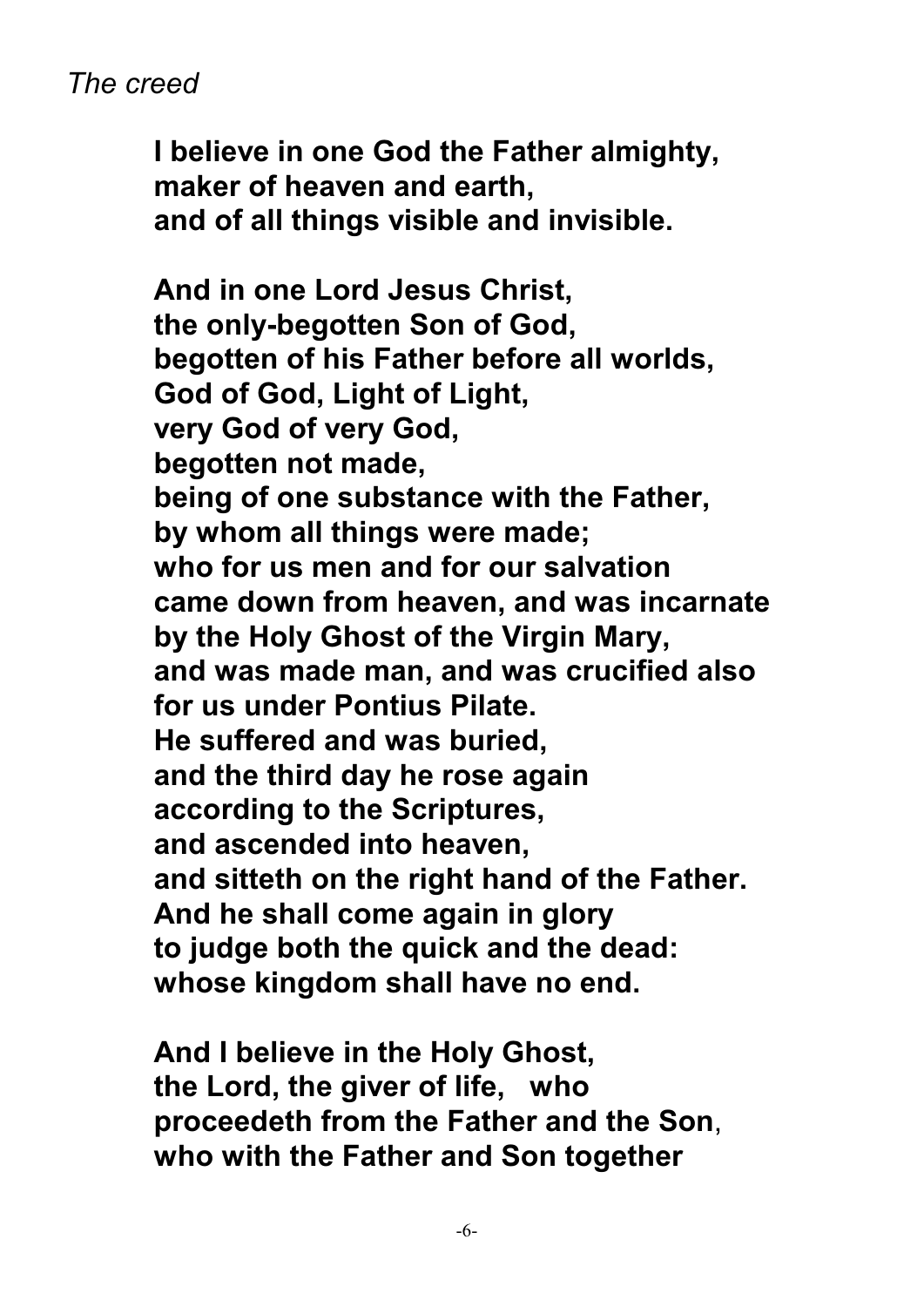**is worshipped and glorified, who spake by the prophets. And I believe one holy catholic and apostolic Church. I acknowledge one baptism for the remission of sins. And I look for the resurrection of the dead, and the life of the world to come. Amen.**

## THE PRAYERS

Priest In the power of the Spirit and in union with Christ, let us pray to the Father.

After each petition the following is used:

Intercessor Lord in thy mercy.

### **All Hear our prayer.**

After the final petition the prayers are concluded with:

**All Merciful Father, accept these prayers for the sake of thy Son, our Saviour Jesus Christ. Amen.**

HYMN *(The collection is taken)*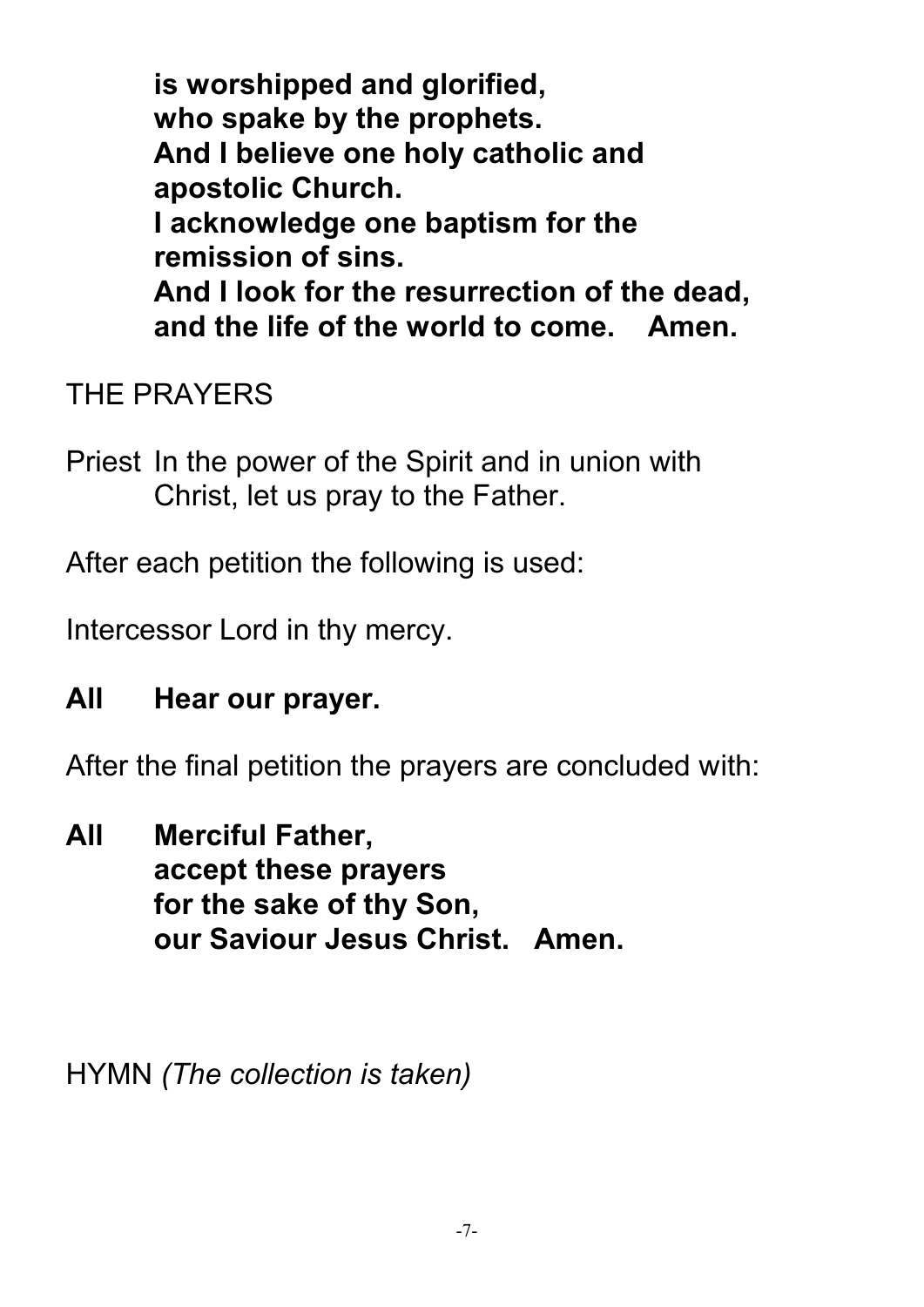# THE PREPARATION OF THE GIFTS

Priest Blessed are you, Lord, God of all creation. Through your goodness we have this bread to offer, which earth has given and human hands have made. It will become for us the bread of life.

**All Blessed be God for ever.**

Priest Blessed are you, Lord, God of all creation. Through your goodness we have this wine to offer, fruit of the vine and work of human hands. It will become our spiritual salvation.

## **All Blessed be God for ever.**

THE EUCHARISTIC PRAYER

Priest The Lord be with you.

# **All And with thy spirit.**

Priest Lift up your hearts.

## **All We lift them up unto the Lord.**

Priest Let us give thanks to the Lord our God.

### **All It is meet and right so to do.**

Priest It is very meet, right and our bounded duty, that we should at all times and in all places give thanks unto thee, O Lord, holy Father, almighty, everlasting God, through Jesus Christ thine only Son our Lord.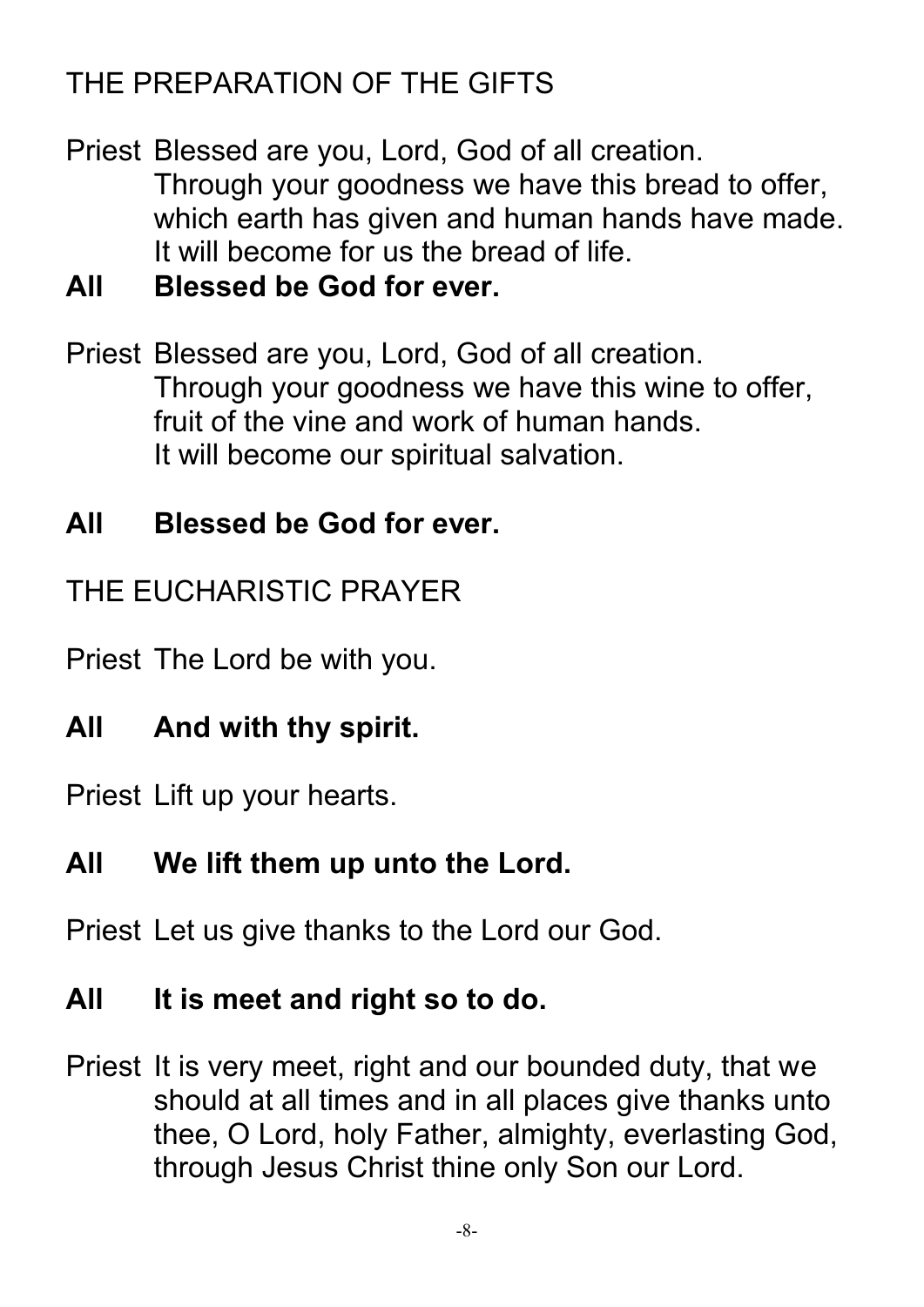For he is thy living Word; through him thou hast created all things from the beginning, and fashioned us in thine own image.

Through him thou didst redeem us from the slavery of sin, giving him to be born of a woman, to die upon the cross, and to rise again for us.

Through him thou hast made us a people for thine own possession, exalting him to thy right hand on high, and sending forth through him thy holy and lifegiving Spirit.

And now we give you thanks because you raised him gloriously from the dead. For he is the true Paschal Lamb who was offered for us and has taken away the sin of the world. By his death he has destroyed death, and by his rising again he has restored to us eternal life.

Therefore with angels and archangels, and with all the company of heaven, we laud and magnify thy glorious name, evermore praising thee and singing:

**All Holy, holy, holy Lord God of hosts, heaven and earth are full of thy glory. Glory be to thee, O Lord most high.**

> **Blessed is he that cometh in the name of the Lord. Hosanna in the highest.**

(The congregation now kneel or sit)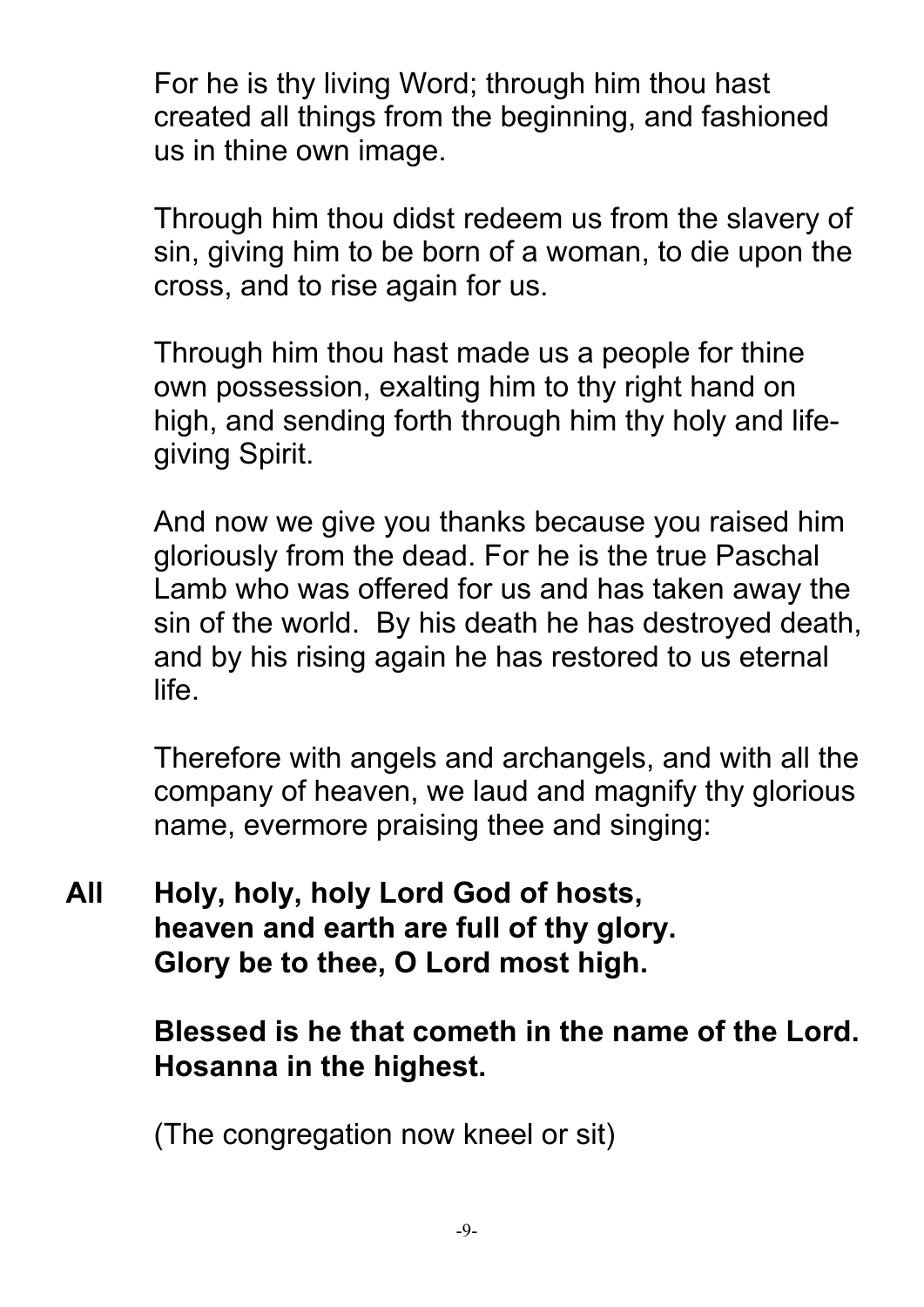Priest Accept our praises, heavenly Father, through thy Son our Saviour Jesus Christ, and as we follow his example and obey his command, grant that by the power of thy Holy Spirit these gifts of bread and wine may be unto us his body and his blood;

> who, in the same night that he was betrayed, took bread; and when he had given thanks to thee, he broke it and gave it to his disciples, saying: Take, eat; this is my body which is given for you; do this in remembrance of me.

Likewise after supper he took the cup and when he had given thanks to thee, he gave it to them, saying: drink ye all of this; for this is my blood of the new covenant, which is shed for you and for many for the forgiveness of sins. Do this, as oft as ye shall drink it, in remembrance of me.

Wherefore, O Lord and heavenly Father, we remember his offering of himself made once for all upon the cross; we proclaim his mighty resurrection and glorious ascension; we look for the coming of his kingdom and with this bread and this cup we make the memorial of Christ thy Son our Lord.

Priest Let us proclaim the mystery of faith.

**All Christ has died: Christ is risen: Christ will come again.**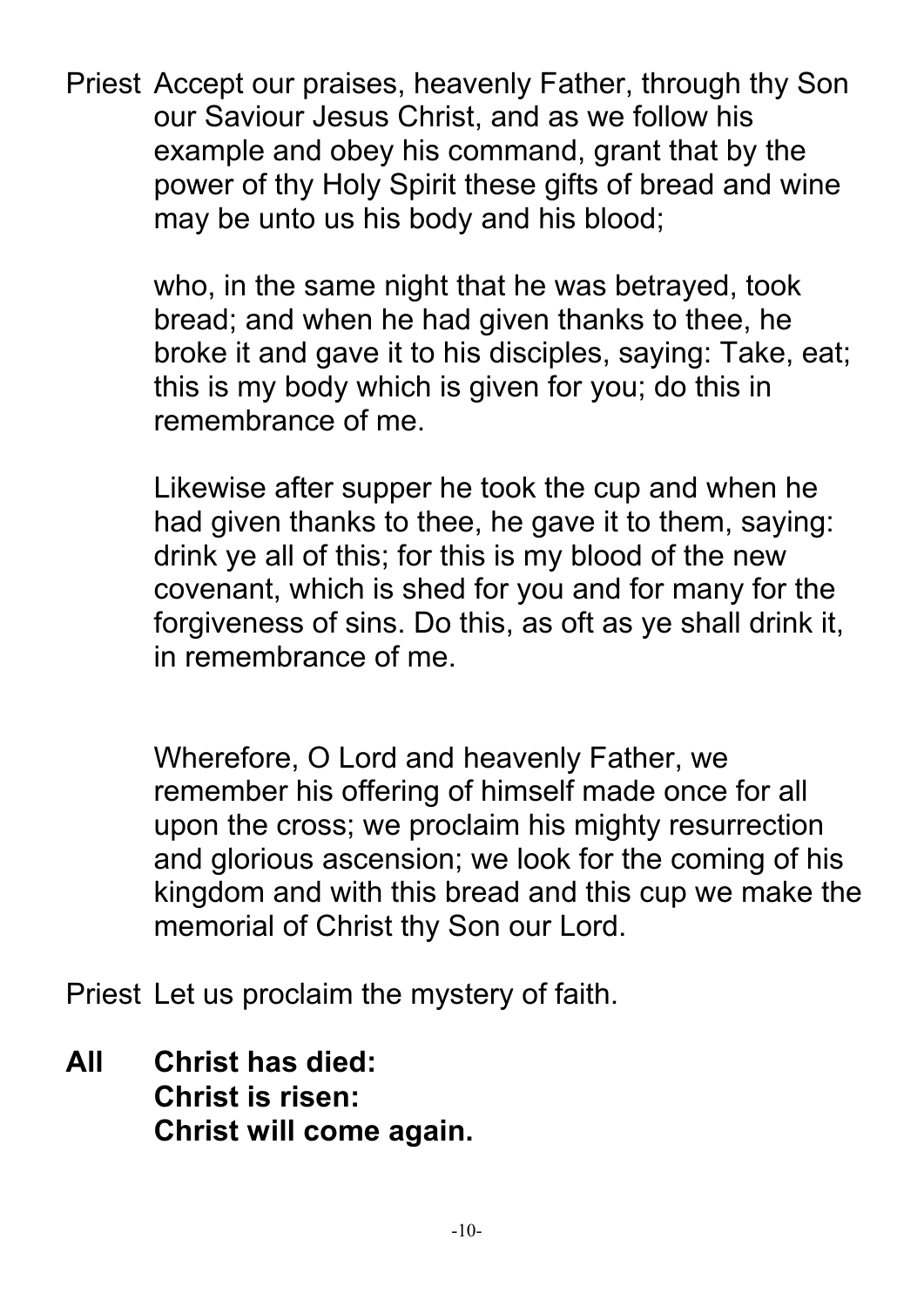Priest Accept through him, our great high priest, this our sacrifice of thanks and praise, and as we eat and drink these holy gifts in the presence of thy divine majesty, renew us by thy Holy Spirit, inspire us with thy love and unite us in the body of thy Son, Jesus Christ our Lord,

> Through him, and with him, and in him, by the power of the Holy Spirit, with all who stand before you in earth and heaven, we worship you, Father almighty, in songs of everlasting praise.

## **Blessing and honour and glory and power be yours for ever and ever. Amen.**

- Priest Let us pray with confidence as our Saviour has taught us:
- **All Our Father, who art in heaven, hallowed be thy name; thy kingdom come; thy will be done; on earth as it is in heaven. Give us this day our daily bread. And forgive us our trespasses, as we forgive those who trespass against us. And lead us not into temptation; but deliver us from evil. For thine is the kingdom, the power and the glory, for ever and ever. Amen**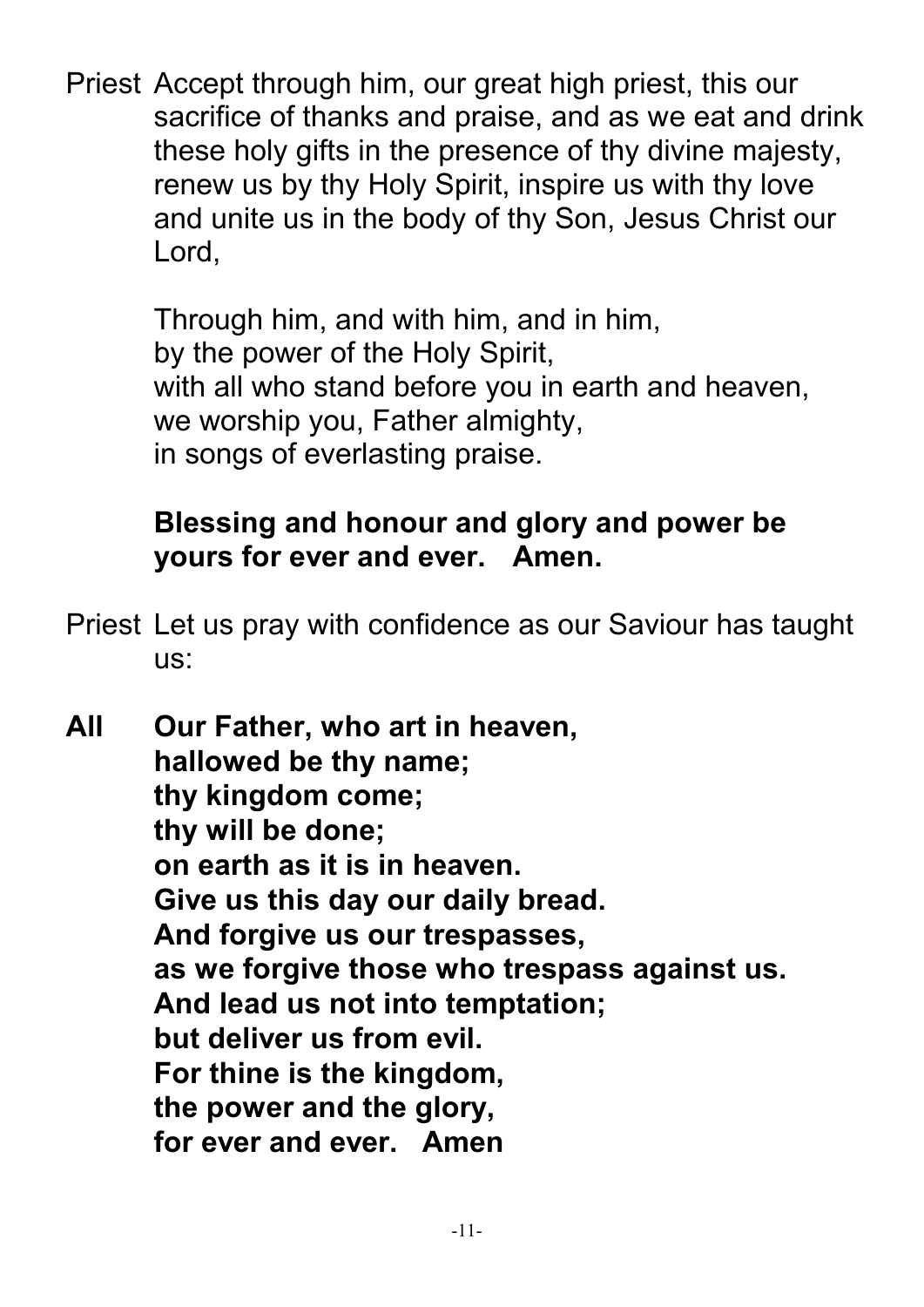Priest We break this bread to share in the body of Christ.

- **All Though we are many, we are one body, because we all share in one bread.**
- **All O Lamb of God, that takest away the sins of the world: have mercy upon us.**

**O Lamb of God, that takest away the sins of the world: have mercy upon us.**

**O Lamb of God, that takest away the sins of the world: grant us thy peace.**

Priest Draw near with faith. Receive the body of our Lord Jesus Christ which he gave for you, and his blood which he shed for you. Eat and drink in remembrance that he died for you, and feed on him in your hearts by faith with thanksgiving.

(The celebrant and people receive communion)

At the distribution of Holy Communion

Priest The Body of Christ Reply Amen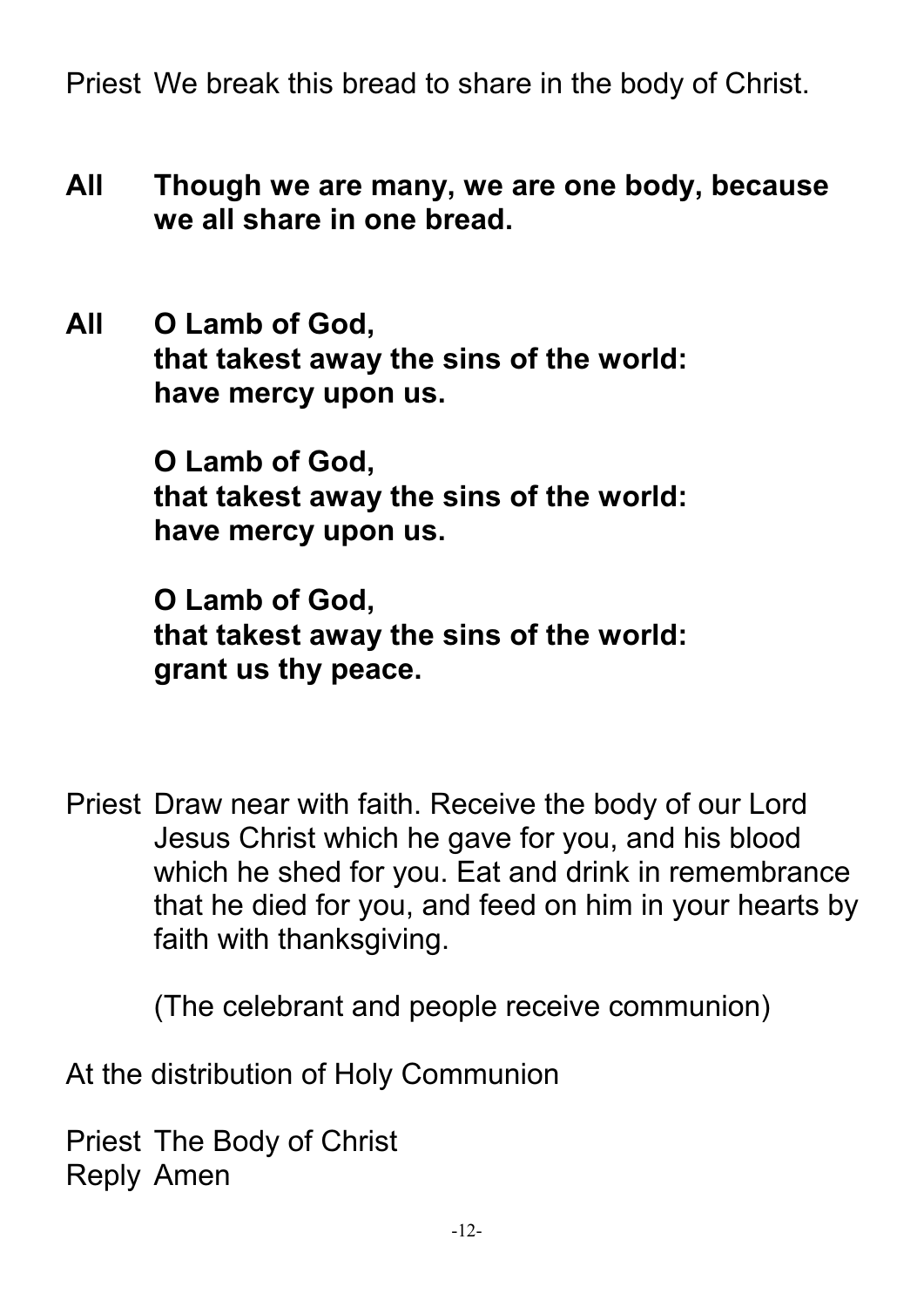Priest The Blood of Christ Reply Amen

### AFTER COMMUNION

Priest Let us pray.

God of Life, who for our redemption gave your only begotten Son to the death of the cross, and by his glorious resurrection have delivered us from the power of our enemy: grant us so to die daily in sin, that we may evermore live with him in the joy of his risen life; through Jesus Christ our Lord.

### **All Amen.**

#### **Almighty God,**

**we thank thee for feeding us with the body and blood of thy Son Jesus Christ. Through him we offer thee our souls and bodies to be a living sacrifice. Send us out in the power of thy Spirit to live and work to thy praise and glory. Amen.**